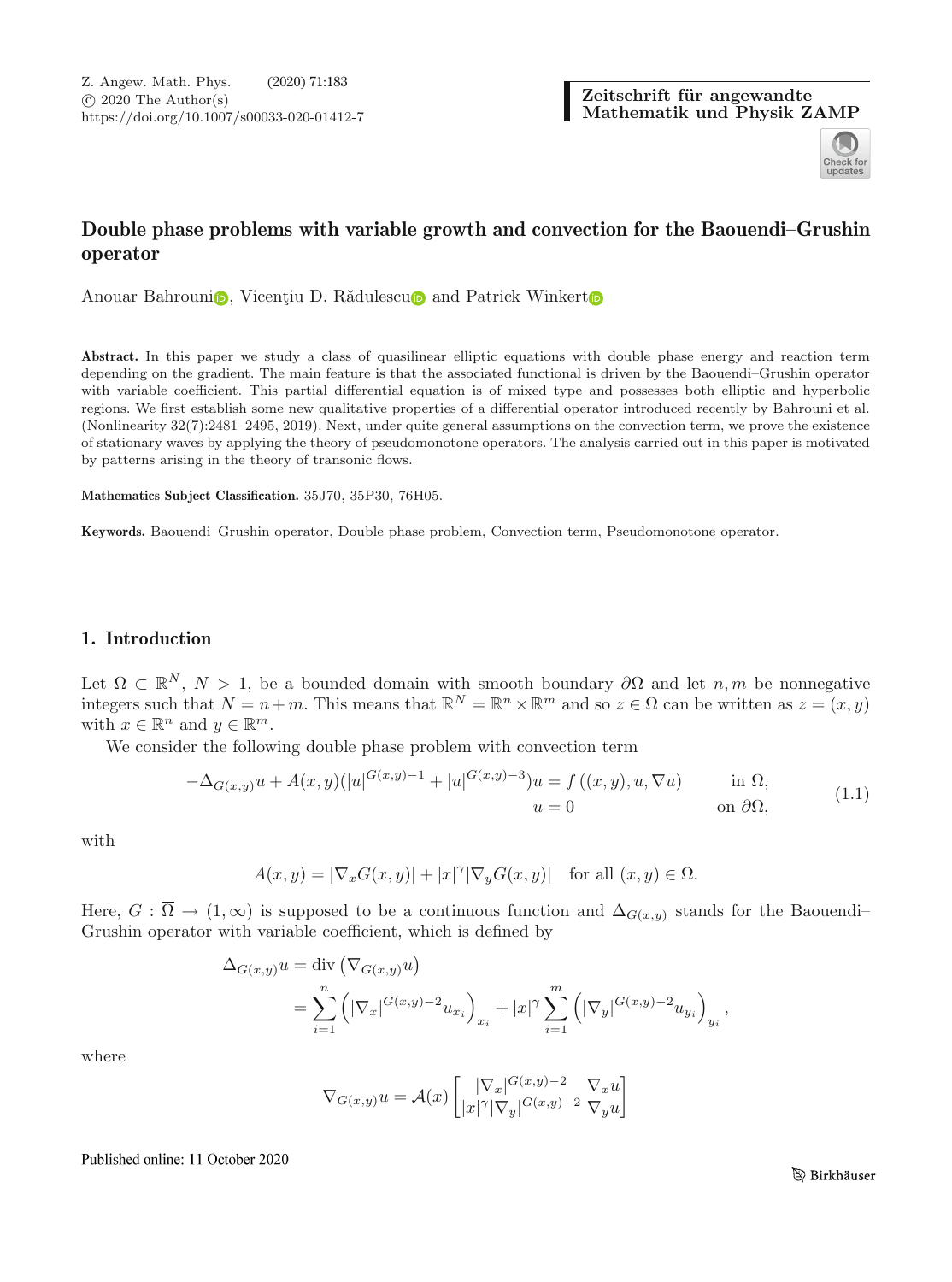and

$$
\mathcal{A}(x) = \begin{bmatrix} I_n & 0_{n,m} \\ 0_{m,n} & |x|^\gamma I_m \end{bmatrix} \in \mathcal{M}_{N \times N}(\mathbb{R}),
$$

where  $I_n$  is the identity matrix of size  $n \times n$ ,  $O_{n,m}$  is the zero matrix of size  $n \times m$ , and  $\mathcal{M}_{N \times N}$  stands for the class of  $N \times N$ -matrices with real-valued entries. From the representation above it is clear that  $\Delta_{G(x,y)}$  is degenerate along the m-dimensional subspace  $M := \{0\} \times \mathbb{R}^m$  of  $\mathbb{R}^N$ .

The differential operator  $\Delta_{G(x,y)}$  generalizes the degenerate operator

$$
\frac{\partial^2}{\partial x^2} + x^{2r} \frac{\partial^2}{\partial y^2} \quad (r \in \mathbb{N})
$$

introduced by Baouendi [\[7](#page-13-1)] and Grushin [\[17](#page-13-2)]. The Baouendi–Grushin operator can be viewed as the Tricomi operator for transonic flow restricted to subsonic regions. On the other hand, a second-order differential operator  $T$  in divergence form on the plane can be written as an operator whose principal part is a Baouendi–Grushin-type operator, provided that the principal part of T is nonnegative and its quadratic form does not vanish at any point, see Franchi and Tesi [\[15\]](#page-13-3).

In the right-hand side of problem [\(1.1\)](#page-0-0) we have a nonlinearity  $f: \Omega \times \mathbb{R} \times \mathbb{R}^N \to \mathbb{R}$  which is a Carathéodory function, that is,  $f(\cdot, s, \xi)$  is measurable for all  $(s, \xi) \in \mathbb{R} \times \mathbb{R}^N$  and  $f((x, y), \cdot, \cdot)$  is continuous for a.a.  $(x, y) \in \Omega$ .

Problem [\(1.1\)](#page-0-0) is strictly connected with the analysis of nonlinear patterns and stationary waves for transonic flow models. We refer to the pioneering work of Morawetz [\[20](#page-13-4)[–22\]](#page-13-5) on the theory of transonic fluid flow—referring to partial differential equations that possess both elliptic and hyperbolic regions and this remains the most fundamental mathematical work on this subject. The flow is supersonic in the elliptic region, while a shock wave is created at the boundary between the elliptic and hyperbolic regions. In the 1950s, Morawetz used functional–analytic methods to study boundary value problems for such transonic problems.

The variable coefficient  $G(x, y)$  describes the geometry of a composite realized by using two materials with corresponding behaviour described by  $|\nabla_x u|^{G(x,y)}$  and  $|\nabla_y u|^{G(x,y)}$ . Then in the region  $\{z \in \Omega : x \neq 0\}$ 0} the material described by the second integrand is present. In the opposite case, the material described by the first integrand is the only one that creates the composite.

The main goal of our paper is to prove the existence of at least one weak solution of problem [\(1.1\)](#page-0-0) under very general conditions on the nonlinearity  $f: \Omega \times \mathbb{R} \times \mathbb{R}^N \to \mathbb{R}$ . The novelty of our paper is the fact that we combine a double phase operator driven by the Baouendi–Grushin operator with variable growth and a right-hand side which depends on the gradient of the solution. Such function is called convection term.

It is well known that the Caffarelli–Kohn–Nirenberg inequality is a powerful inequality and it is needed in several ways in the study of partial differential equations. We refer to the works of Adimurthi et al. [\[2\]](#page-13-6), Baroni et al. [\[8](#page-13-7)], Colasuonno and Pucci [\[12](#page-13-8)], Colombo and Mingione [\[13\]](#page-13-9) for relevant applications of the Caffarelli–Kohn–Nirenberg inequality. For recent contributions to the study of double-phase problems we refer to Beck and Mingione  $[9]$ , Papageorgiou et al.  $[24,25]$  $[24,25]$  $[24,25]$ , and Zhang and Rădulescu  $[31]$ .

The following Caffarelli–Kohn–Nirenberg inequality [\[10](#page-13-12)] establishes that for given  $p \in (1, N)$  and real numbers  $a, b$  and  $q$  such that

$$
-\infty < a < \frac{N-p}{p}, \quad a \le b \le a+1, \quad q = \frac{Np}{N-p(1+a-b)},
$$

there exists a positive constant  $C_{a,b}$  such that for all  $u \in C_c^1(\Omega)$ 

$$
\left(\int_{\Omega}|x|^{-bq}|u|^{q} \, \mathrm{d}x\right)^{p/q} \leq C_{a,b} \int_{\Omega}|x|^{-ap}|\nabla u|^{p} \, \mathrm{d}x.
$$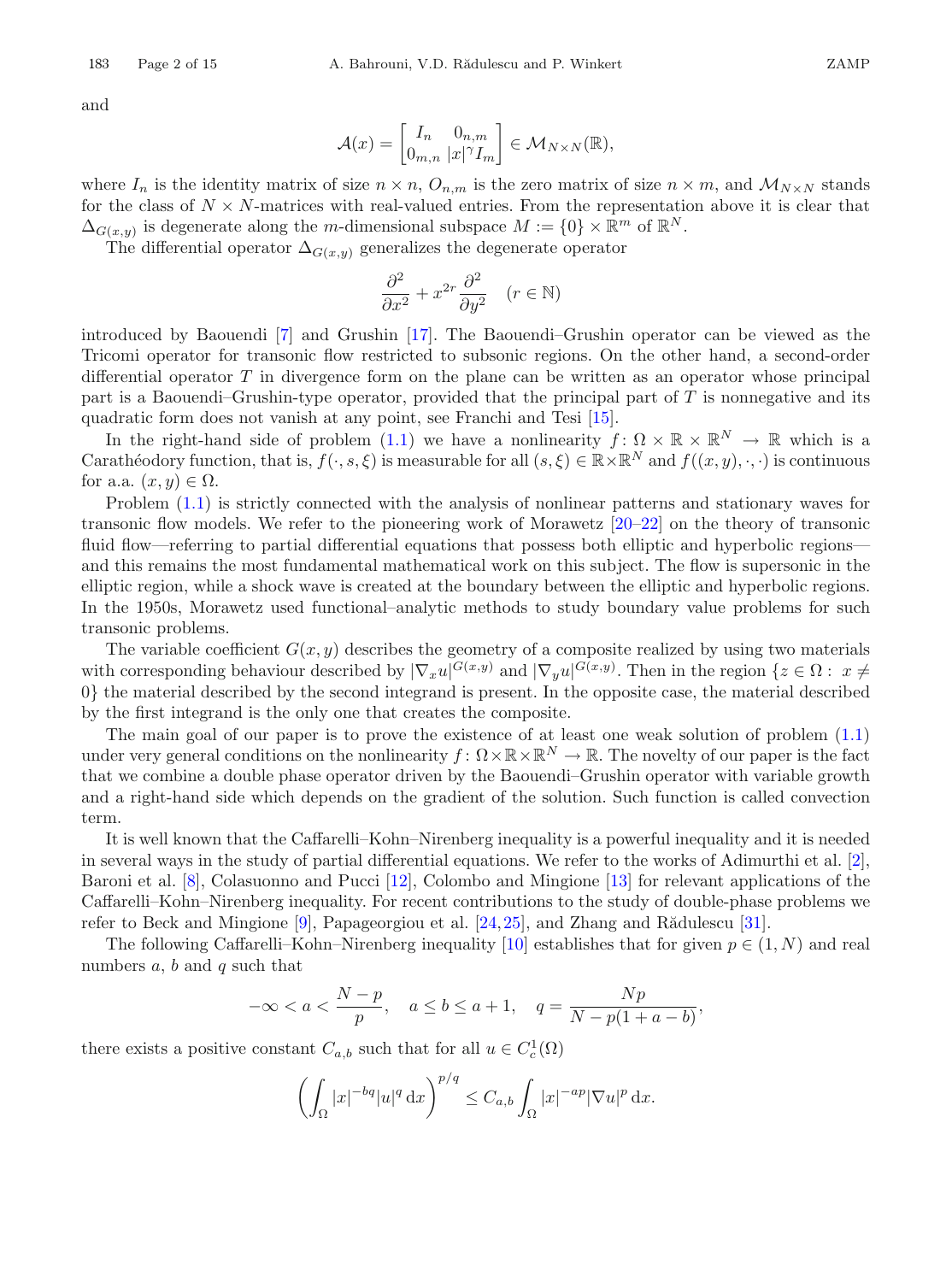This inequality was extensively studied, see for example Abdellaoui and Peral [\[1\]](#page-13-13), Adimurthi et al. [\[2\]](#page-13-6), Bahrouni et al. [\[4](#page-13-14)[,5](#page-13-15)], Catrina and Wang [\[11](#page-13-16)], and the references therein. In particular, Bahrouni et al. [\[5](#page-13-15)] proved a new version of a Caffarelli–Kohn–Nirenberg inequality with variable exponent for the Baouendi–Grushin operator  $\Delta_G$ . More precisely, the following weighted inequality has been proved.

<span id="page-2-1"></span>**Theorem 1.1.** *Assume that* G *is a function of class*  $C^1$  *and that*  $G(x, y) \in (2, N)$  *for all*  $(x, y) \in \Omega$ *. Then there exists a positive constant*  $\beta$  *such that for all*  $u \in C_c^1(\Omega)$ 

$$
\int_{\Omega} (1+|x|^{\gamma}) |u|^{G(x,y)} dx dy
$$
\n
$$
\leq \beta \int_{\Omega} (|\nabla_x u|^{G(x,y)} + |x|^{\gamma} |\nabla_y u|^{G(x,y)}) dx dy
$$
\n
$$
+ \beta \int_{\Omega} |u|^{G(x,y)-1} (1+u^2) (|\nabla_x G(x,y)| + |x|^{\gamma} |\nabla_y G(x,y)|) dx dy.
$$

The paper is organized as follows. In Sect. [2](#page-2-0) we present the basic properties of variable Lebesgue and Sobolev spaces and state the main tools which will be used later; see Rădulescu and Repovš [\[29](#page-14-2)] for more details. New properties concerning the Baouendi–Grushin operator will be discussed in Sect. [3,](#page-4-0) and in the last section we state and prove our main result concerning the existence of a weak solution to problem  $(1.1).$  $(1.1).$ 

# <span id="page-2-0"></span>**2. Terminology and the abstract setting**

In this section we recall some basic definitions and properties of the needed function spaces. We refer to the works of Bahrouni and Repovš  $[6]$ , Hájek et al. [\[18](#page-13-18)], Musielak [\[23](#page-13-19)], Rădulescu [\[27](#page-14-3)[,28](#page-14-4)], Rădulescu and Repovš [\[29](#page-14-2)] and the references therein. Consider the set

$$
C_{+}(\overline{\Omega}) = \left\{ p \in C(\overline{\Omega}) \mid p(x) > 1 \text{ for all } x \in \overline{\Omega} \right\}
$$

and define for any  $p\in C_+(\overline\Omega)$ 

$$
p^+ := \sup_{x \in \overline{\Omega}} p(x)
$$
 and  $p^- := \inf_{x \in \overline{\Omega}} p(x)$ .

Then  $1 < p^- \le p^+ < \infty$  for each  $p \in C_+(\overline{\Omega})$ . The variable exponent Lebesgue space  $L^{p(\cdot)}(\Omega)$  is defined by

$$
L^{p(\cdot)}(\Omega) = \left\{ u \colon \Omega \to \mathbb{R} \mid u \text{ is measurable and } \int_{\Omega} |u(x)|^{p(x)} dx < \infty \right\}
$$

equipped with the Luxemburg norm

$$
||u||_{p(\cdot)} = \inf \left\{ \mu > 0 \mid \int_{\Omega} \left| \frac{u(x)}{\mu} \right|^{p(x)} dx \le 1 \right\}.
$$

It is known that  $L^{p(\cdot)}(\Omega)$  is a reflexive Banach space. Moreover, continuous functions with compact support are dense in  $L^{p(\cdot)}(\Omega)$ .

Denote by  $q(\cdot)$  the conjugate of  $p(\cdot)$ , that is,  $1/p(x)+1/q(x) = 1$  for all  $x \in \overline{\Omega}$ . If  $u \in L^{p(\cdot)}(\Omega)$  and  $v \in L^{q(\cdot)}(\Omega)$ , then we have the following Hölder-type inequality

$$
\left| \int_{\Omega} uv \, dx \right| \leq \left( \frac{1}{p^-} + \frac{1}{q^-} \right) ||u||_{p(\cdot)} ||v||_{q(\cdot)}.
$$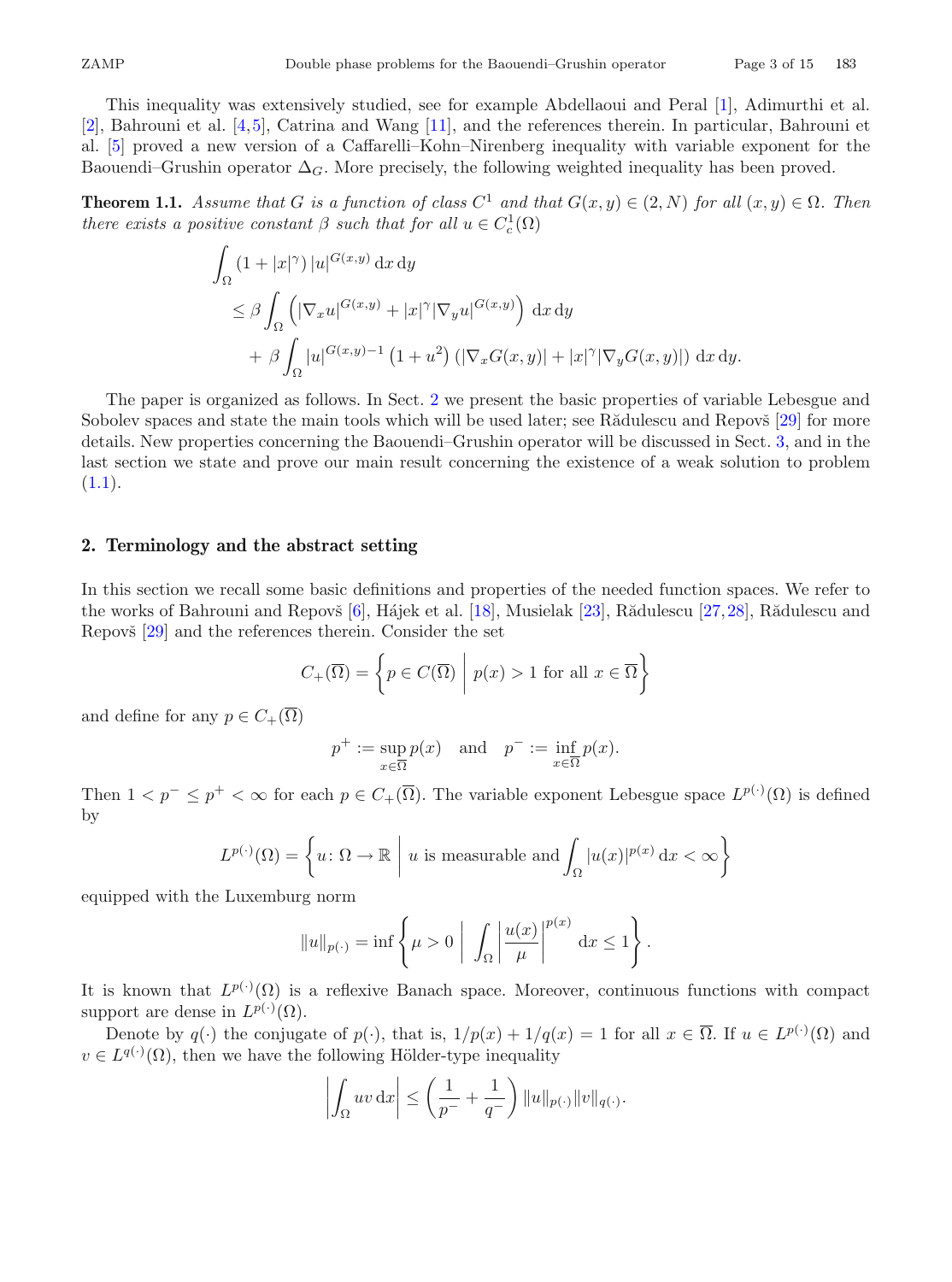More generally, if  $p_j \in C_+(\overline{\Omega})$  for  $j = 1, 2, 3$  and

$$
\frac{1}{p_1(x)} + \frac{1}{p_2(x)} + \frac{1}{p_3(x)} = 1 \text{ for all } x \in \overline{\Omega},
$$

then we obtain for all  $u \in L^{p_1(\cdot)}(\Omega)$ ,  $v \in L^{p_2(\cdot)}(\Omega)$  and  $w \in L^{p_3(\cdot)}(\Omega)$  that

$$
\left| \int_{\Omega} uvw \, dx \right| \leq \left( \frac{1}{p_1^-} + \frac{1}{p_2^-} + \frac{1}{p_3^-} \right) ||u||_{p_1(\cdot)} ||v||_{p_2(\cdot)} ||w||_{p_3(\cdot)}.
$$

<span id="page-3-0"></span>Moreover, for  $p_1 \leq p_2$  in  $\Omega$ , then there exists the continuous embedding  $L^{p_2(\cdot)}(\Omega) \hookrightarrow L^{p_1(\cdot)}(\Omega)$ . The following two propositions will be useful in the sequel.

#### **Proposition 2.1.** *Let*

$$
\rho_1(u) = \int_{\Omega} |u|^{p(x)} dx \quad \text{for all } u \in L^{p(\cdot)}(\Omega).
$$

*Then the following holds:*

- (i)  $||u||_{p(.)} < 1$  (resp., = 1; > 1) *if and only if*  $\rho_1(u) < 1$  (resp., = 1; > 1);
- (ii)  $||u||_{p(\cdot)} > 1$  *implies*  $||u||_{p(\cdot)}^{p^{-}} \leq \rho_1(u) \leq ||u||_{p(\cdot)}^{p^{+}};$
- (iii)  $||u||_{p(\cdot)} < 1$  *implies*  $||u||_{p(\cdot)}^{p^+} \le \rho_1(u) \le ||u||_{p(\cdot)}^{p^-}$ .

<span id="page-3-1"></span>**Proposition 2.2.** *Let*

$$
\rho_1(u) = \int_{\Omega} |u|^{p(x)} dx \quad \text{for all } u \in L^{p(\cdot)}(\Omega).
$$

*If*  $u, u_n \in L^{p(\cdot)}(\Omega)$  *and*  $n \in \mathbb{N}$ *, then the following statements are equivalent:* 

- (i)  $\lim_{n \to +\infty} ||u_n u||_{p(.)} = 0;$
- (ii)  $\lim_{n \to +\infty} \rho_1(u_n u) = 0;$
- (iii)  $u_n(x) \to u(x)$  *in*  $\Omega$  *and*  $\lim_{n \to +\infty} \rho_1(u_n) = \rho_1(u)$ *.*

By  $W^{1,p(\cdot)}(\Omega)$  we denote the variable exponent Sobolev space

$$
W^{1,p(\cdot)}(\Omega) = \left\{ u \in L^{p(\cdot)}(\Omega) \mid |\nabla u| \in L^{p(\cdot)}(\Omega) \right\}
$$

equipped with the norm

$$
||u||_{1,p(\cdot)} = ||\nabla u||_{p(\cdot)} + ||u||_{p(\cdot)}
$$

Then  $W^{1,p(\cdot)}(\Omega)$  is a reflexive and separable Banach space.

<span id="page-3-2"></span>Our main existence result will be based on the following surjectivity result, see Gasinski and Papageorgiou [\[16](#page-13-20)]. First, we give the definition of pseudomonotonicity.

**Definition 2.3.** Let X be a reflexive Banach space,  $X^*$  its dual space and denote by  $\langle \cdot, \cdot \rangle$  its duality pairing. Let  $A: X \to X^*$ , then A is called pseudomonotone if  $u_n \stackrel{w}{\to} u$  in X and  $\limsup_{n\to\infty} \langle A(u_n), u_n - u \rangle \leq 0$ imply  $Au_n \stackrel{w}{\rightarrow} u$  and  $\langle Au_n, u_n \rangle \rightarrow \langle Au, u \rangle$ .

<span id="page-3-3"></span>**Theorem 2.4.** *Let* X *be a real, reflexive Banach space, and let*  $A: X \to X^*$  *be a pseudomonotone, bounded, and coercive operator, and*  $b \in X^*$ . Then the problem  $Au = b$  has at least one solution.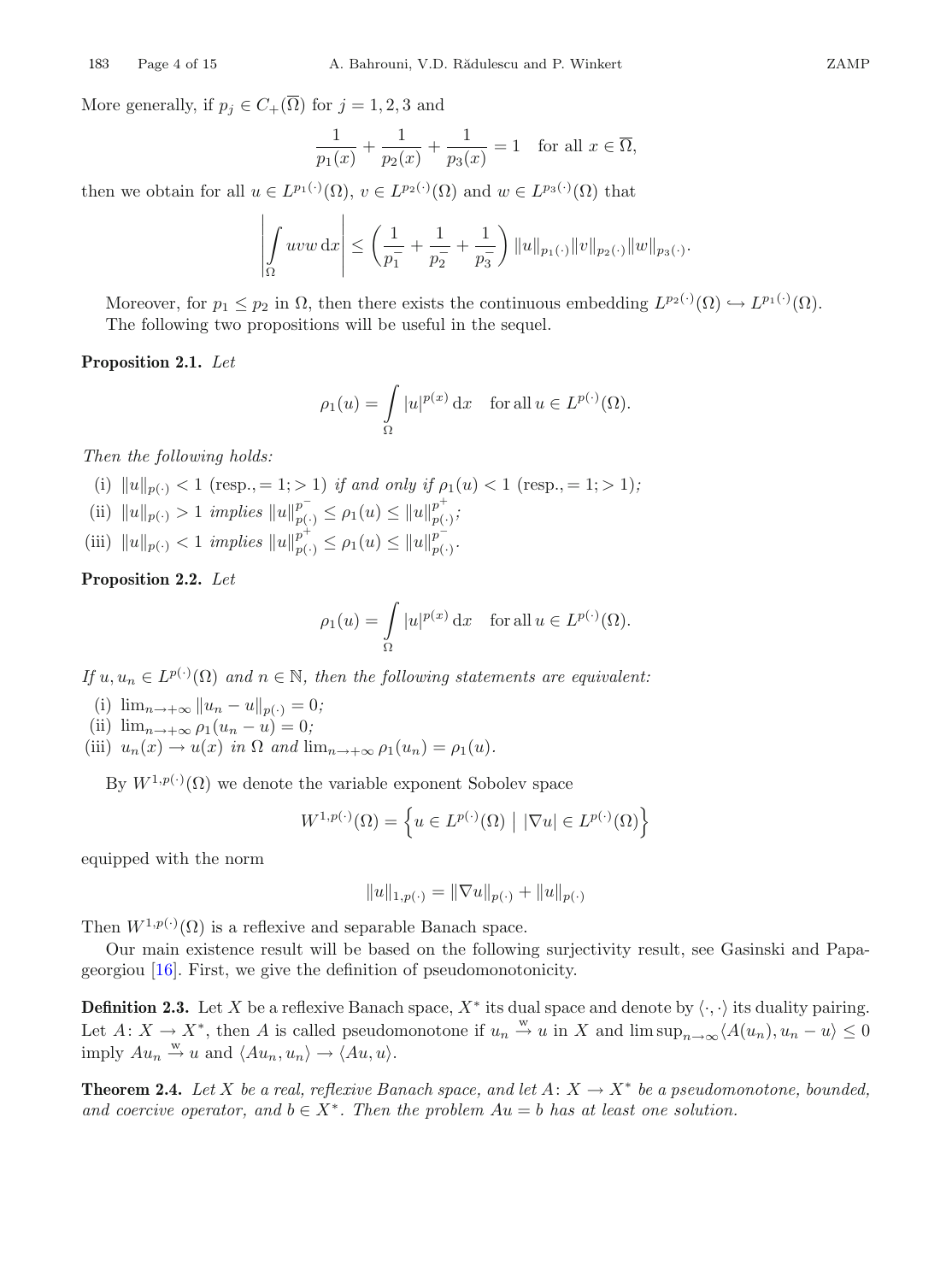# <span id="page-4-0"></span>**3. Properties of the double phase operator and the corresponding function space**

In this section we recall and prove new results concerning the Baouendi–Grushin operator introduced in Sect. [1.](#page-0-1)

Based on Theorem [1.1,](#page-2-1) we denote by  $W$  the closure of  $C_c^1(\Omega)$  with respect to the norm

$$
||u|| = ||\nabla_x u||_{G(\cdot, \cdot)} + |||x|^{\overline{\sigma(\cdot, \cdot)}} \nabla_y u||_{G(\cdot, \cdot)} + ||u (|\nabla_x G(x, y)| + |x|^\gamma |\nabla_y G(x, y)|)^{\overline{\sigma(x, y)+1}} ||_{G(\cdot, \cdot)+1} + ||u (|\nabla_x G(x, y)| + |x|^\gamma |\nabla_y G(x, y)|)^{\overline{\sigma(x, y)-1}} ||_{G(\cdot, \cdot)-1}.
$$

Note that the norm  $\|\cdot\|$  on W is equivalent to

$$
\|u\|_{\mathcal{W}}
$$
\n
$$
= \inf \left\{ \mu \ge 0 \mid \rho \left( \frac{u}{\mu} \right) \le 1 \right\}
$$
\n
$$
= \inf \left\{ \mu \ge 0 \mid \int_{\Omega} \frac{1}{G(x,y)} \left[ \left| \nabla_x \left( \frac{u}{\mu} \right) \right|^{G(x,y)} + |x|^{\gamma} \left| \nabla_y \left( \frac{u}{\mu} \right) \right|^{G(x,y)} \right] dx dy \qquad (3.1)
$$
\n
$$
+ \int_{\Omega} A(x,y) \left[ \frac{\left| \frac{u}{\mu} \right|^{G(x,y)+1}}{G(x,y)+1} + \frac{\left| \frac{u}{\mu} \right|^{G(x,y)-1}}{G(x,y)-1} \right] dx dy \le 1 \right\}.
$$

From now on we denote the duality pairing between  $W$  and its dual space  $W^*$  by  $\langle \cdot, \cdot \rangle_W$ . Furthermore, we set

<span id="page-4-1"></span>
$$
G^+ := \sup_{(x,y)\in\overline{\Omega}} G(x,y) \quad \text{and} \quad G^- := \inf_{(x,y)\in\overline{\Omega}} G(x,y).
$$

<span id="page-4-2"></span>The following compactness property was proved by Bahrouni et al. [\[5\]](#page-13-15).

**Lemma 3.1.** *Assume that* G *is a function of class*  $C^1$  *and that*  $G(x, y) \in (2, N)$  *for all*  $(x, y) \in \overline{\Omega}$ *. Furthermore, suppose that*  $s \in (1, G^-)$  *and*  $0 < \gamma < \frac{N(G^- - s)}{s}$ *. Then W is compactly embedded in*  $L^s(\Omega)$ *.* 

Now, we define  $\rho \colon \mathcal{W} \to \mathbb{R}$  by

$$
\rho(u) = \int_{\Omega} \frac{1}{G(x,y)} \left[ |\nabla_x(u)|^{G(x,y)} + |x|^{\gamma} |\nabla_y(u)|^{G(x,y)} \right] dx dy
$$

$$
+ \int_{\Omega} A(x,y) \left[ \frac{|u|^{G(x,y)+1}}{G(x,y)+1} + \frac{|u|^{G(x,y)-1}}{G(x,y)-1} \right] dx dy.
$$

<span id="page-4-3"></span>The following lemma will be helpful in later treatments.

**Lemma 3.2.** *Let*  $u \in \mathcal{W}$ *, then the following holds:* 

- (i) For  $u \neq 0$  we have:  $||u||_{\mathcal{W}} = a$  if and only if  $\rho(\frac{u}{a}) = 1$ ;
- (ii)  $||u||_{\mathcal{W}} < 1$  *implies*  $||u||_{\mathcal{W}}^{G^+ + 1} \le \rho(u) \le ||u||_{\mathcal{W}}^{G^- 1}$ ;
- (iii)  $||u||_{\mathcal{W}} > 1$  *implies*  $||u||_{\mathcal{W}}^{G^{-}-1} \leq \rho(u)$ *.*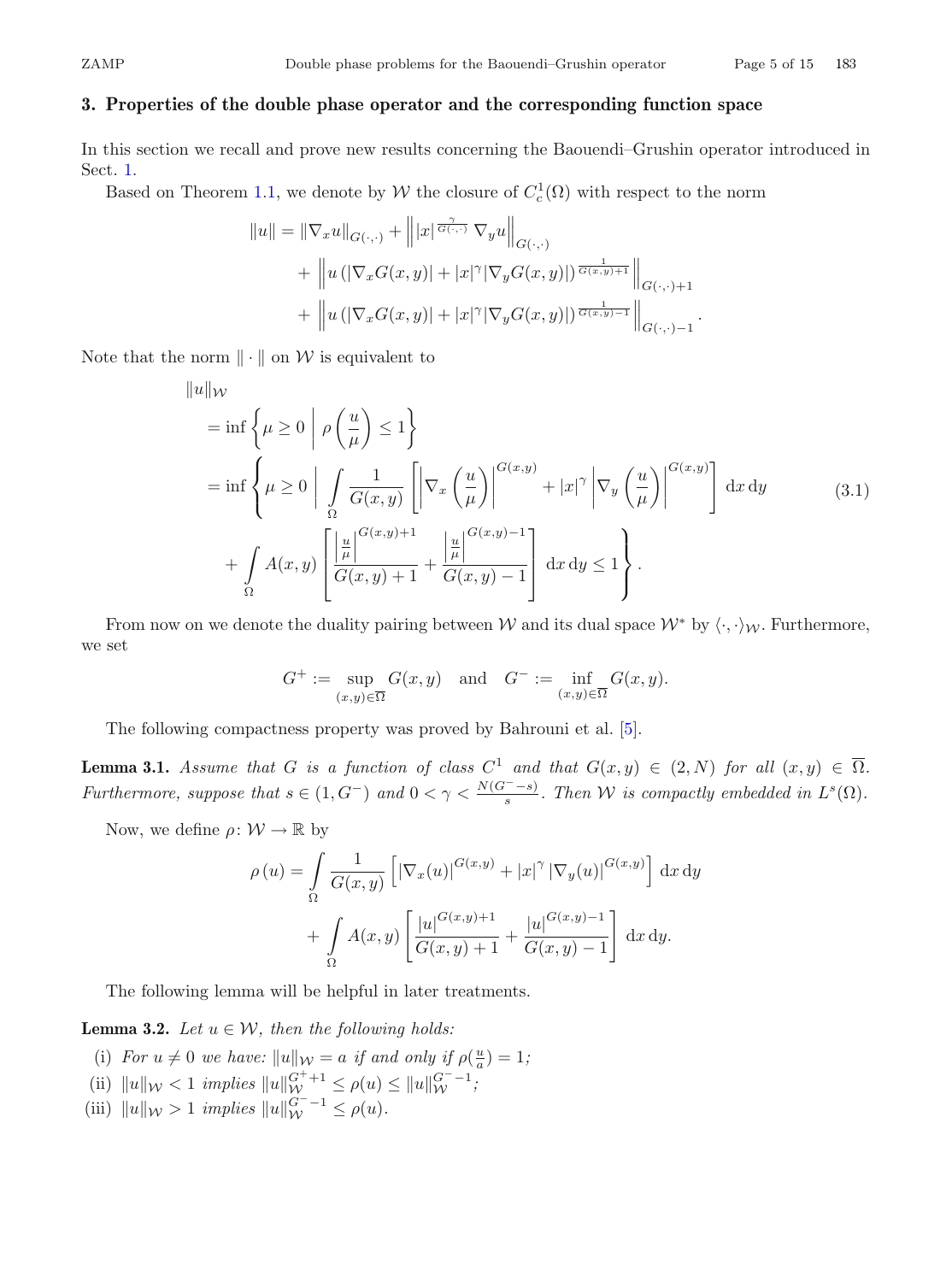*Proof.* (i) For every fixed  $u \in \mathcal{W}$ , the mapping  $\lambda \mapsto \rho(\lambda u)$  is a continuous, convex, even function, which is strictly increasing in  $[0, +\infty)$ . Thus, by the definition of  $\rho$  and the equivalent norm given in [\(3.1\)](#page-4-1), we have

$$
||u||_{\mathcal{W}} = a \iff \rho\left(\frac{u}{a}\right) = 1.
$$

(ii) Let  $u \in \mathcal{W}$  be such that  $||u||_{\mathcal{W}} < 1$ , then

$$
\label{eq:20} \begin{split} &\|\nabla_x u\|_{G(\cdot,\cdot)}<1,\\ &\left\||x|^{\frac{\gamma}{G(x,y)}}\,\nabla_y u\right\|_{G(\cdot,\cdot)}<1,\\ &\left\|u(|\nabla_x G(x,y)|+|x|^\gamma|\nabla_y G(x,y)|)^{\frac{1}{G(x,y)+1}}\right\|_{G(\cdot,\cdot)+1}<1,\\ &\left\|u(|\nabla_x G(x,y)|+|x|^\gamma|\nabla_y G(x,y)|)^{\frac{1}{G(x,y)-1}}\right\|_{G(\cdot,\cdot)-1}<1. \end{split}
$$

So, by Proposition [2.1,](#page-3-0) we get the desired result.

(iii) Let  $u \in \mathcal{W}$  be such that  $||u||_{\mathcal{W}} > 1$ . By (i), we obtain

$$
\rho\left(\frac{u}{\|u\|_{\mathcal{W}}}\right) = \int_{\Omega} \frac{1}{G(x,y)} \left[ \left| \nabla_x \left(\frac{u}{\|u\|_{\mathcal{W}}}\right) \right|^{G(x,y)} + |x|^{\gamma} \left| \nabla_y \left(\frac{u}{\|u\|_{\mathcal{W}}}\right) \right|^{G(x,y)} \right] dx dy
$$

$$
+ \int_{\Omega} A(x,y) \left[ \frac{\left| \frac{u}{\|u\|_{\mathcal{W}}}\right|^{G(x,y)+1}}{G(x,y)+1} + \frac{\left| \frac{u}{\|u\|_{\mathcal{W}}}\right|^{G(x,y)-1}}{G(x,y)-1} \right] dx dy = 1.
$$

Then, by the mean value theorem, there exist  $(x_1, y_1), (x_2, y_2), (x_3, y_3) \in \overline{\Omega}$  depending on  $u, G$  and  $\Omega$  such that

$$
1 = \frac{1}{\|u\|_{\mathcal{W}}^{G(x_1,y_1)}} \int_{\Omega} \frac{1}{G(x,y)} \left[ |\nabla_x u|^{G(x,y)} + |x|^{\gamma} |\nabla_y u|^{G(x,y)} \right] dx dy
$$
  
+ 
$$
\frac{1}{\|u\|_{\mathcal{W}}^{G(x_2,y_2)+1}} \int_{\Omega} A(x,y) \frac{|u|^{G(x,y)+1}}{G(x,y)+1} dx dy
$$
  
+ 
$$
\frac{1}{\|u\|_{\mathcal{W}}^{G(x_3,y_3)-1}} \int_{\Omega} A(x,y) \frac{|u|^{G(x,y)-1}}{G(x,y)-1} dx dy.
$$

Since  $||u||_{\mathcal{W}} > 1$ , it follows that

$$
1 \leq \frac{1}{\|u\|_{\mathcal{W}}^{G_{-}-1}} \left[ \int_{\Omega} \frac{1}{G(x,y)} \left[ |\nabla_x u|^{G(x,y)} + |x|^{\gamma} |\nabla_y u|^{G(x,y)} \right] dx dy \right] + \frac{1}{\|u\|_{\mathcal{W}}^{G_{-}-1}} \left[ \int_{\Omega} A(x,y) \left[ \frac{|u|^{G(x,y)+1}}{G(x,y)+1} + \frac{|u|^{G(x,y)-1}}{G(x,y)-1} \right] dx dy \right].
$$

This finishes the proof.

<span id="page-5-0"></span>**Lemma 3.3.** *Assume that the assumptions of Lemma* [3.1](#page-4-2) *are fulfilled. Then the following properties hold.*

 $\Box$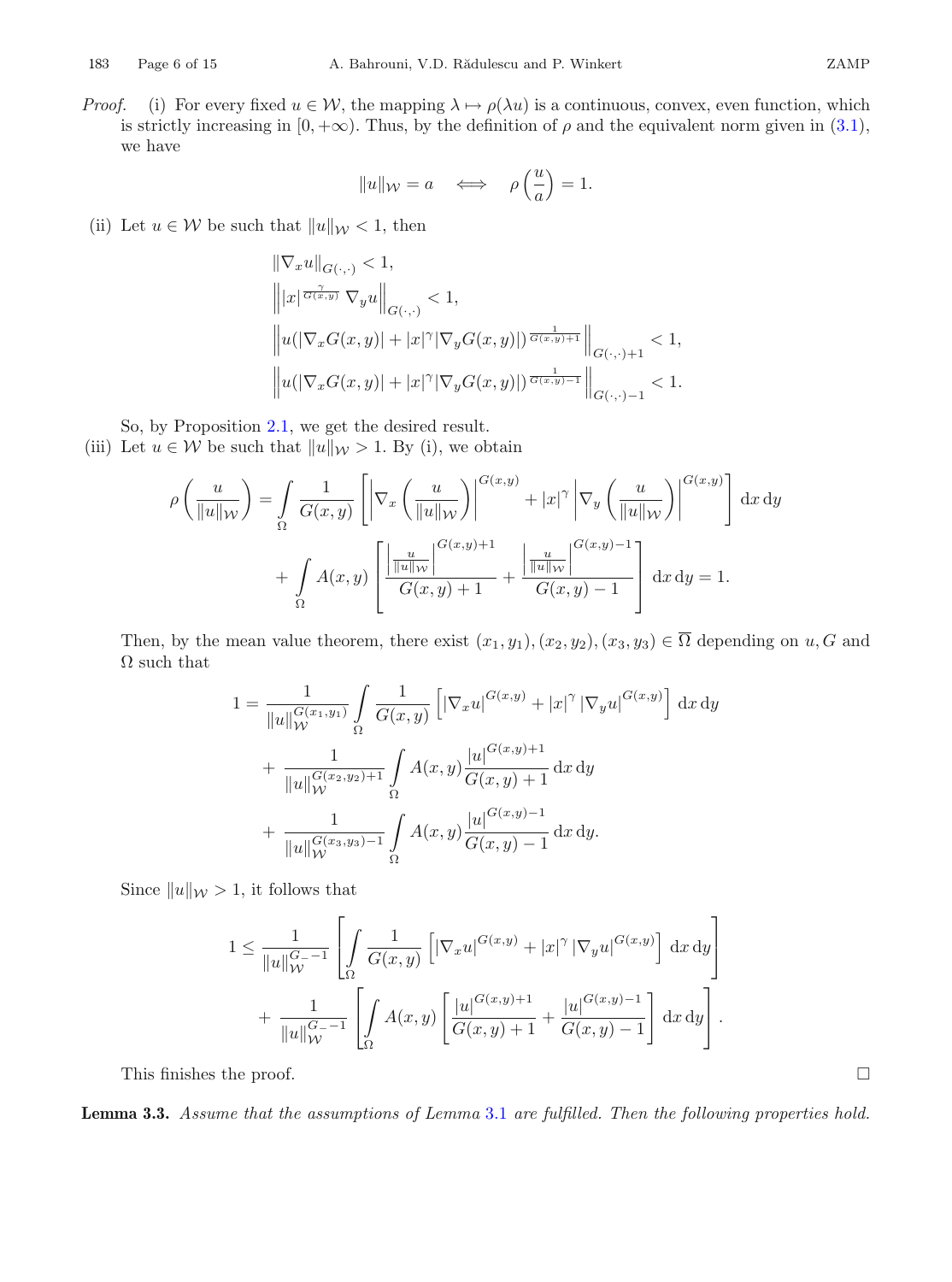(i) *The functional*  $\rho$  *is of class*  $C^1$ *, and for all*  $u, v \in W$  *we have* 

$$
\langle \rho'(u), v \rangle_{\mathcal{W}} = \int_{\Omega} \left[ |\nabla_x u|^{G(x,y)-2} \nabla_x u \nabla_x v + |x|^{\gamma} |\nabla_y u|^{G(x,y)-2} \nabla_y u \nabla_y v \right] dx dy
$$

$$
+ \int_{\Omega} A(x,y) |u|^{G(x,y)-3} (u^2 + 1) uv dx dy.
$$

(ii) *The function*  $\rho' : \mathcal{W} \to \mathcal{W}^*$  *is coercive, that is,*  $\frac{\langle \rho'(u), u \rangle \mathcal{W}}{\|u\|_{\mathcal{W}}} \to +\infty$  *as*  $\|u\|_{\mathcal{W}} \to +\infty$ *.* 

*Proof.* (i) This follows directly from the definition of  $\rho: W \to \mathbb{R}$ . (ii) By Lemma [3.2,](#page-4-3) for  $||u||_{\mathcal{W}} > 1$ , we obtain

$$
\langle \rho'(u), u \rangle_{\mathcal{W}} \ge \rho(u) \ge ||u||_{\mathcal{W}}^{G^{-}-1}.
$$

Then

$$
\frac{\langle \rho'(u), u \rangle_{\mathcal{W}}}{\|u\|_{\mathcal{W}}} \ge \|u\|_{\mathcal{W}}^{G^{-}-2} \to +\infty
$$

as  $||u||_{\mathcal{W}} \to +\infty$  since  $G \in (2, N)$  and so  $G^{-} > 2$ .

<span id="page-6-0"></span>**Lemma 3.4.** Let the conditions of Lemma [3.1](#page-4-2) be satisfied. Then there exists  $\lambda_1 > 0$  such that

$$
\lambda_1 = \inf_{\substack{u \in \mathcal{W} \\ \|u\|_{\mathcal{W}} > 1}} \frac{\rho(u)}{\|u\|_{G^{-}-1}^{G^{-}}}
$$

*Proof.* By Lemma [3.1](#page-4-2) there exists  $C > 0$  such that

 $||u||_{\mathcal{W}}$  >  $C||u||_{C=-1}$  for all  $u \in \mathcal{W}$ .

On the other hand, by Lemma [3.2,](#page-4-3) for  $||u||_{\mathcal{W}} > 1$  we have

$$
\rho(u) \ge ||u||_{\mathcal{W}}^{G^- - 1}.
$$

Combining the above inequalities we obtain

$$
\rho(u) \ge C^{G^{--}-1} \|u\|_{G^{--}-1}^{G^{--}-1} \quad \text{for all } u \in \mathcal{W} \text{ with } \|u\|_{\mathcal{W}} > 1.
$$

<span id="page-6-1"></span>The proof is now complete.

**Lemma 3.5.** *Assume that the conditions of Lemma* [3.1](#page-4-2) *hold. Then the double phase operator*  $\rho' : \mathcal{W} \to \mathcal{W}^*$ *has the following properties:*

- (i)  $\rho'$  *is a continuous, bounded (that is, it maps bounded sets to bounded sets), and strictly monotone operator.*
- (ii)  $\rho'$  *is a mapping of type*  $(S_+)$ *, that is, if*  $u_n \rightharpoonup u$  *in* W *and*  $\limsup_{n \to +\infty} \langle \rho'(u_n), u_n u \rangle_{\mathcal{W}} \leq 0$ *, then*  $u_n \to u$  *in* W.
- (iii)  $\rho'$  *is a homeomorphism.*

 $\Box$ 

 $\Box$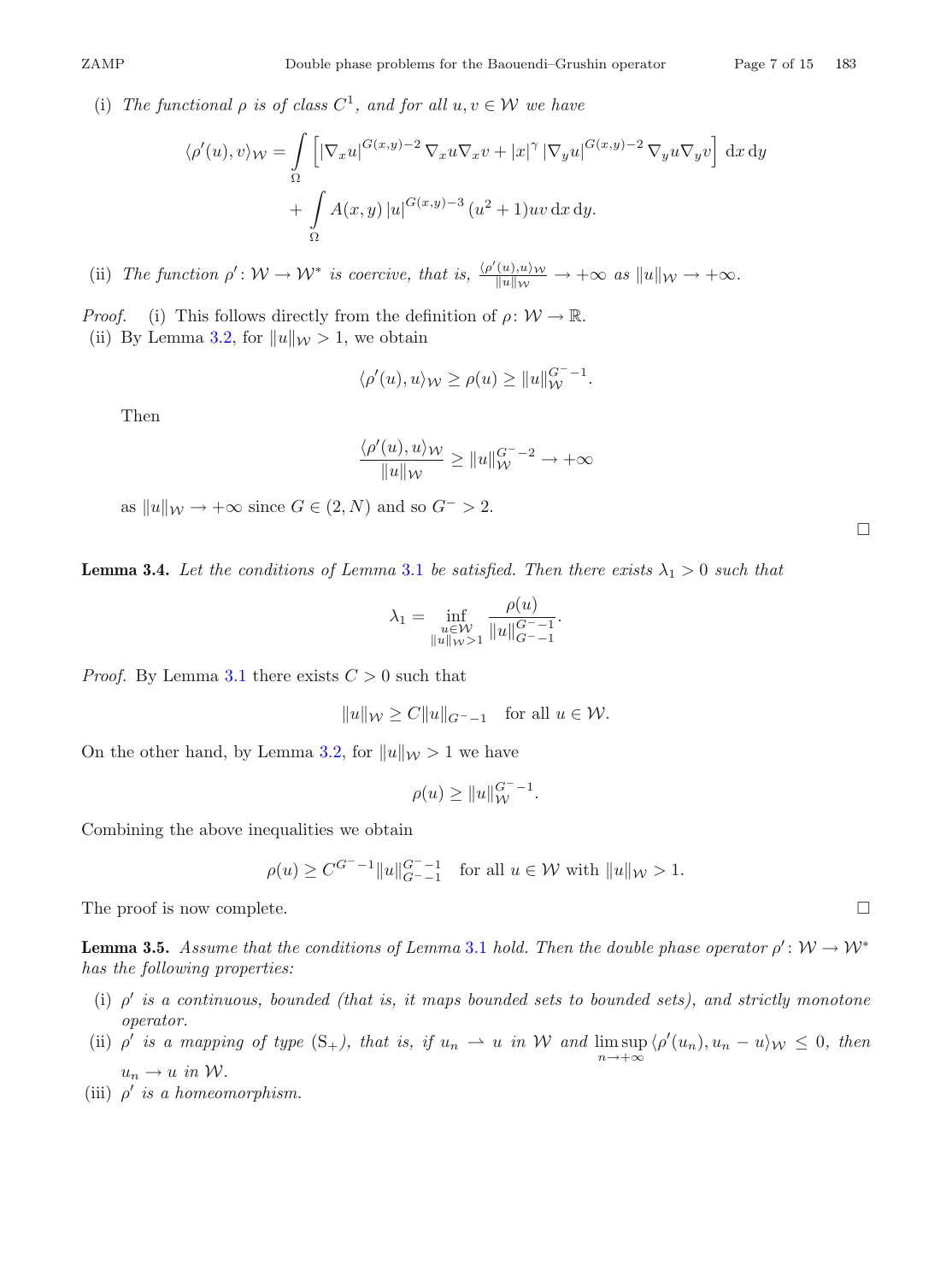$$
\langle \rho'(u), v \rangle_{\mathcal{W}}
$$
\n
$$
= \int_{\Omega} \left[ |\nabla_x u|^{G(x,y)-2} \nabla_x u \nabla_x v + |x|^{\gamma} |\nabla_y u|^{G(x,y)-2} \nabla_y u \nabla_y v \right] dx dy
$$
\n
$$
+ \int_{\Omega} A(x,y) |u|^{G(x,y)-3} (u^2 + 1)uv dx dy
$$
\n
$$
\leq (G^+ - 1) \int_{\Omega} \frac{1}{G(x,y)} \left[ |\nabla_x u|^{G(x,y)} + |x|^{\gamma} |\nabla_y u|^{G(x,y)} \right] dx dy
$$
\n
$$
+ \int_{\Omega} \frac{1}{G(x,y)} \left[ |\nabla_x v|^{G(x,y)} + |x|^{\gamma} |\nabla_y v|^{G(x,y)} \right] dx dy
$$
\n
$$
+ G^+ \int_{\Omega} A(x,y) \frac{|u|^{G(x,y)+1}}{G(x,y)+1} dx dy + \int_{\Omega} A(x,y) \frac{|v|^{G(x,y)+1}}{G(x,y)+1} dx dy
$$
\n
$$
+ (G^+ - 2) \int_{\Omega} A(x,y) \frac{|u|^{G(x,y)-1}}{G(x,y)-1} dx dy + \int_{\Omega} A(x,y) \frac{|v|^{G(x,y)-1}}{G(x,y)-1} dx dy
$$
\n
$$
\leq G^+ \rho(u) + \rho(v).
$$

Hence, from Lemma [3.2,](#page-4-3) we get

<span id="page-7-0"></span>
$$
\|\rho'(u)\| = \sup_{\|v\| \le 1} |\langle \rho'(u), v \rangle_{\mathcal{W}}| \le G^+ \rho(u) + 3,
$$

which implies that  $\rho'$  maps bounded sets to bounded sets.

The strict monotonicity of  $\rho'$  is a direct consequence of the well-known Simon inequalities [\[30,](#page-14-5) formula (2.2)]

$$
|x - y|^p \le c_p \left( |x|^{p-2} x - |y|^{p-2} y \right) \cdot (x - y) \quad \text{if } p \ge 2,
$$
\n
$$
|x - y|^p \le C_p \left[ \left( |x|^{p-2} x - |y|^{p-2} y \right) \cdot (x - y) \right]^{\frac{p}{2}}
$$
\n
$$
\times (|x|^p + |y|^p)^{\frac{2-p}{p}} \quad \text{if } p \in (1, 2), \tag{3.3}
$$

for all  $x, y \in \mathbb{R}^N$ , where  $c_p$  and  $C_p$  are positive constants depending only on p, see Lindqvist [\[19,](#page-13-21) p. 71], Filippucci et al. [\[14,](#page-13-22) p. 713], and Pucci et al. [\[26](#page-14-6), p. 14].

(ii) Let  $\{u_n\}_{n\geq 1} \subseteq \mathcal{W}$  be a sequence such that

 $u_n \rightharpoonup u$  in W and  $\limsup_{n \to +\infty} \langle \rho'(u_n), u_n - u \rangle_{\mathcal{W}} \leq 0.$ 

Then, from (i), we deduce that

<span id="page-7-2"></span><span id="page-7-1"></span>
$$
\lim_{n \to +\infty} \langle \rho'(u_n), u_n - u \rangle_{\mathcal{W}} = 0. \tag{3.4}
$$

In view of [\(3.2\)](#page-7-0) and [\(3.3\)](#page-7-1), the sequence  ${\nabla u_n}_{n\geq 1}$  converges in measure to  $\nabla u$  in  $\Omega$ . Then there is a subsequence, still denoted by  ${\nabla u_n}_{n>1}$ , that converges to  $\nabla u$  a.e. in  $\Omega$ .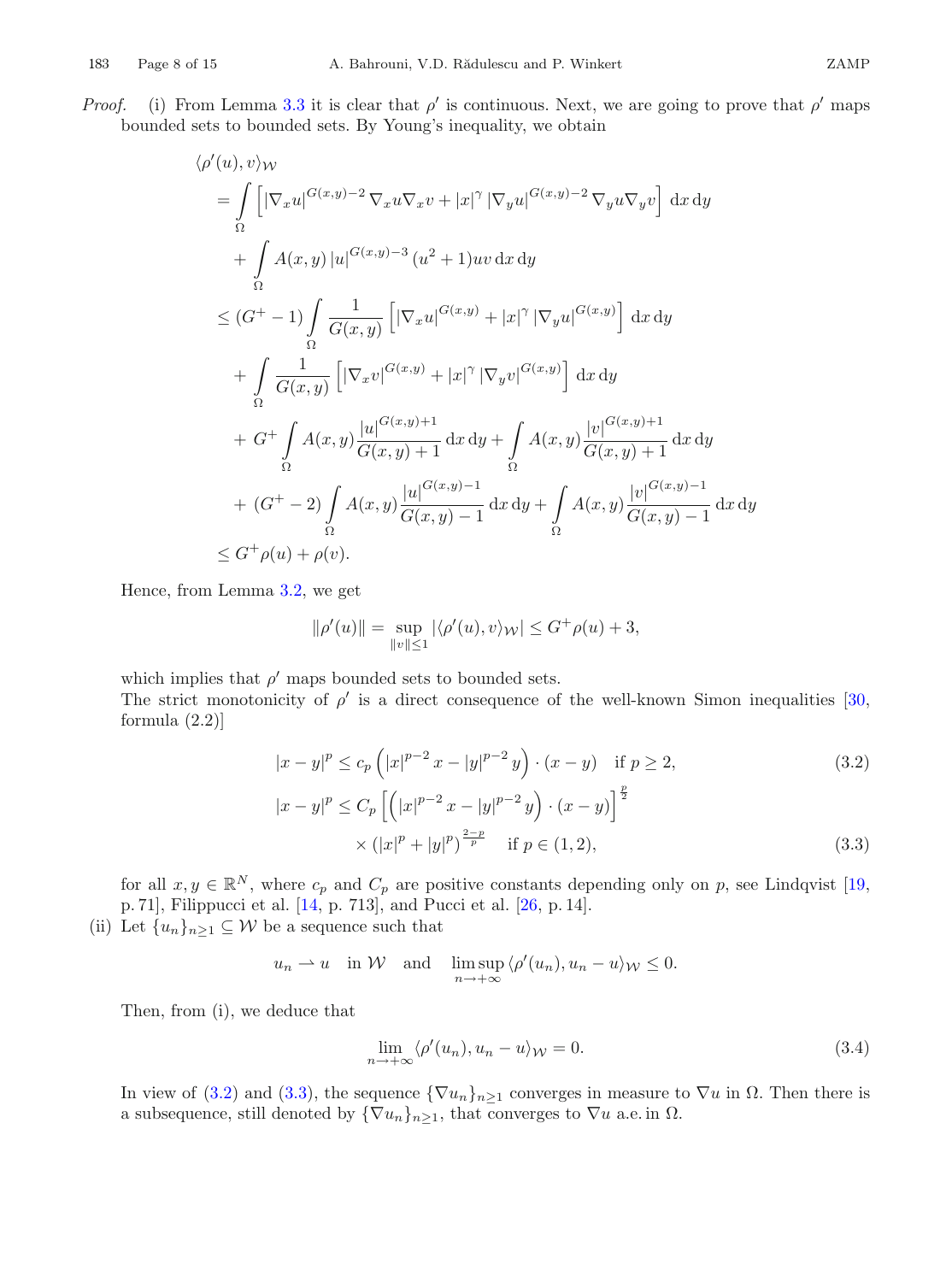First, we have

$$
\langle \rho'(u_n), u_n - u \rangle_W
$$
  
\n
$$
= \int_{\Omega} \left[ |\nabla_x u_n|^{G(x,y)-2} \nabla_x u_n \nabla_x (u_n - u) \right]
$$
  
\n
$$
+ |x|^{\gamma} |\nabla_y u_n|^{G(x,y)-2} \nabla_y u_n \nabla_y (u_n - u) \right] dx dy
$$
  
\n
$$
+ \int_{\Omega} A(x,y) |u_n|^{G(x,y)-3} (u_n^2 + 1) u_n (u_n - u) dx dy
$$
  
\n
$$
= \int_{\Omega} \left[ |\nabla_x u_n|^{G(x,y)} + |x|^{\gamma} |\nabla_y u_n|^{G(x,y)} \right] dx dy
$$
  
\n
$$
+ \int_{\Omega} A(x,y) |u_n|^{G(x,y)-1} (u_n^2 + 1) dx dy
$$
  
\n
$$
- \int_{\Omega} \left[ |\nabla_x u_n|^{G(x,y)-2} \nabla_x u_n \nabla_x u + |x|^{\gamma} |\nabla_y u_n|^{G(x,y)-2} \nabla_y u_n \nabla_y u \right] dx dy
$$
  
\n
$$
- \int_{\Omega} A(x,y) |u_n|^{G(x,y)-3} (u_n^2 + 1) u_n u dx dy.
$$

Then, by applying Young's inequality to the right-hand side of the last equation, we obtain

$$
\langle \rho'(u_n), u_n - u \rangle_{\mathcal{W}}
$$
\n
$$
\geq \int_{\Omega} \left[ |\nabla_x u_n|^{G(x,y)} + |x|^{\gamma} |\nabla_y u_n|^{G(x,y)} \right] dx dy
$$
\n
$$
+ \int_{\Omega} A(x,y) |u_n|^{G(x,y)-1} (u_n^2 + 1) dx dy
$$
\n
$$
- \int_{\Omega} \frac{G(x,y)-1}{G(x,y)} \left[ |\nabla_x u_n|^{G(x,y)} + |x|^{\gamma} |\nabla_y u_n|^{G(x,y)} \right] dx dy
$$
\n
$$
- \int_{\Omega} \frac{1}{G(x,y)} \left[ |\nabla_x u|^{G(x,y)} + |x|^{\gamma} |\nabla_y u|^{G(x,y)} \right] dx dy
$$
\n
$$
- \int_{\Omega} A(x,y) \frac{G(x,y)}{G(x,y)+1} |u_n|^{G(x,y)+1} dx dy
$$
\n
$$
- \int_{\Omega} A(x,y) \frac{G(x,y)-2}{G(x,y)+1} |u|^{G(x,y)-1} dx dy
$$
\n
$$
- \int_{\Omega} A(x,y) \frac{G(x,y)-2}{G(x,y)-1} |u_n|^{G(x,y)-1} dx dy
$$
\n
$$
\geq \rho(u_n) - \rho(u).
$$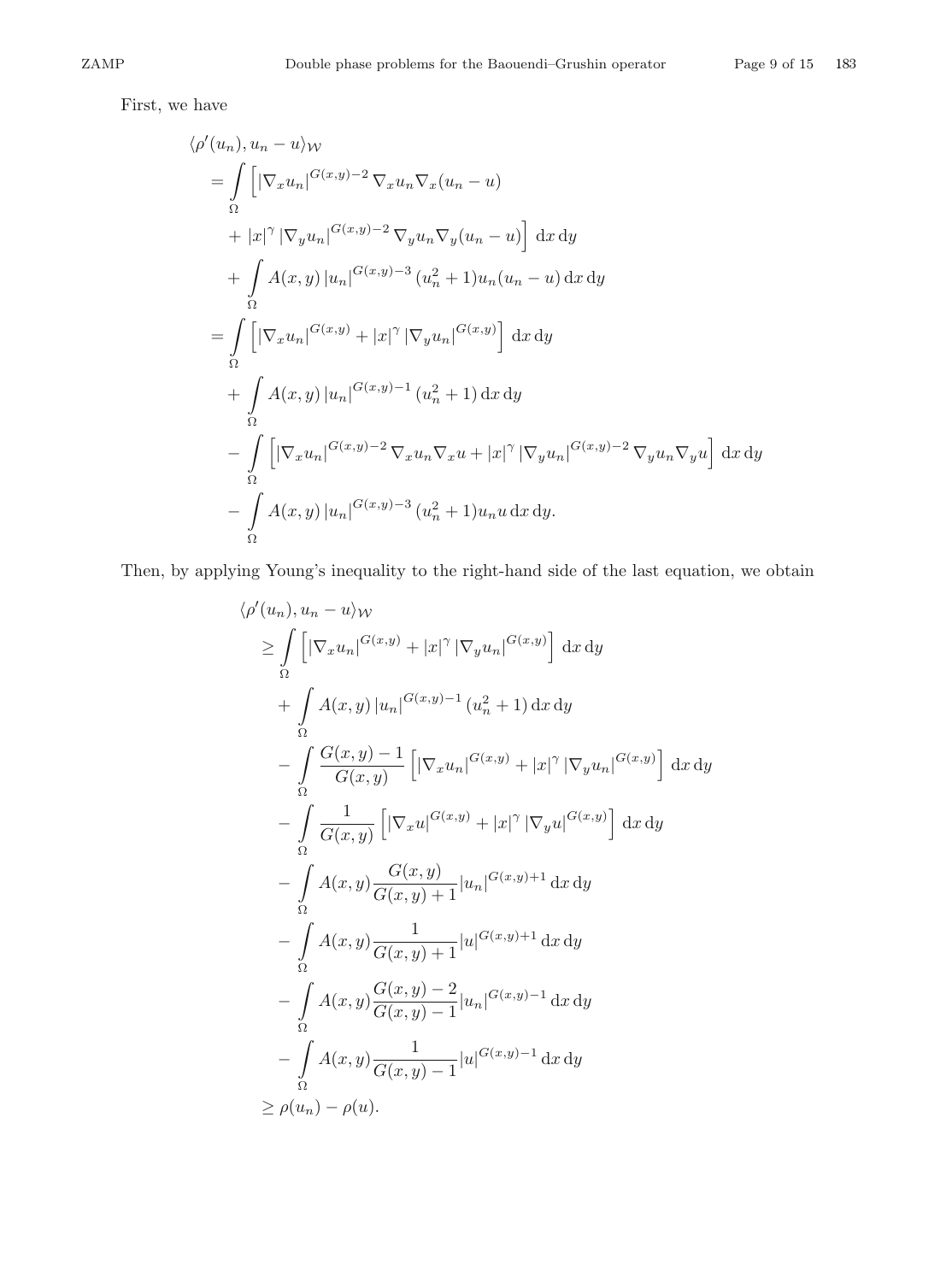This finally gives

$$
\langle \rho'(u_n), u_n - u \rangle_{\mathcal{W}} \ge \rho(u_n) - \rho(u). \tag{3.5}
$$

Combining [\(3.4\)](#page-7-2) and [\(3.5\)](#page-9-0) leads to

<span id="page-9-0"></span>
$$
\lim_{n \to +\infty} \rho(u_n) \le \rho(u).
$$

On the other hand, it follows from Fatou's lemma that

$$
\liminf_{n \to +\infty} \rho(u_n) \ge \rho(u).
$$

Thus, we have that

$$
\lim_{n \to +\infty} \rho(u_n) = \rho(u),
$$

which implies that the family of continuous functions

$$
\left\{ \frac{1}{G(x,y)} \left[ |\nabla_x u_n|^{G(x,y)} + |x|^\gamma |\nabla_y u_n|^{G(x,y)} \right] + A(x,y) \left[ \frac{|u_n|^{G(x,y)+1}}{G(x,y)+1} + \frac{|u_n|^{G(x,y)-1}}{G(x,y)-1} \right] \right\}_{n \ge 1}
$$

turns out to be equicontinuous on  $\Omega$ . Since

$$
\frac{1}{G(x,y)} |\nabla_x (u_n - u)|^{G(x,y)} + \frac{1}{G(x,y)} |x|^{\gamma} |\nabla_y (u_n - u)|^{G(x,y)} \n+ A(x,y) \left[ \frac{|u_n - u|^{G(x,y)+1}}{G(x,y)+1} + \frac{|u_n - u|^{G(x,y)-1}}{G(x,y)-1} \right] \n\leq \frac{C}{G(x,y)} \left( |\nabla_x u_n|^{G(x,y)} + |\nabla_x u|^{G(x,y)} \right) \n+ \frac{C}{G(x,y)} \left( |\nabla_y u_n|^{G(x,y)} + |\nabla_y u|^{G(x,y)} \right) \n+ CA(x,y) \left( \frac{|u_n|^{G(x,y)+1}}{G(x,y)+1} + \frac{|u|^{G(x,y)+1}}{G(x,y)+1} \right) \n+ CA(x,y) \left( \frac{|u_n|^{G(x,y)-1}}{G(x,y)-1} + \frac{|u|^{G(x,y)-1}}{G(x,y)-1} \right),
$$

with positive  $C$ , the integrals of the family

$$
\left\{ \frac{1}{G(x,y)} |\nabla_x (u_n - u)|^{G(x,y)} + \frac{1}{G(x,y)} |x|^{\gamma} |\nabla_y (u_n - u)|^{G(x,y)} + A(x,y) \left[ \frac{|u_n - u|^{G(x,y)+1}}{G(x,y)+1} + \frac{|u_n - u|^{G(x,y)-1}}{G(x,y)-1} \right] \right\}_{n \ge 1}
$$

are also equicontinuous on  $\Omega$  and therefore

$$
\lim_{n \to +\infty} \rho(u_n - u) = 0.
$$

It follows, by Proposition [2.2,](#page-3-1) that

$$
u_n \to u \quad \text{in} \quad \mathcal{W}.
$$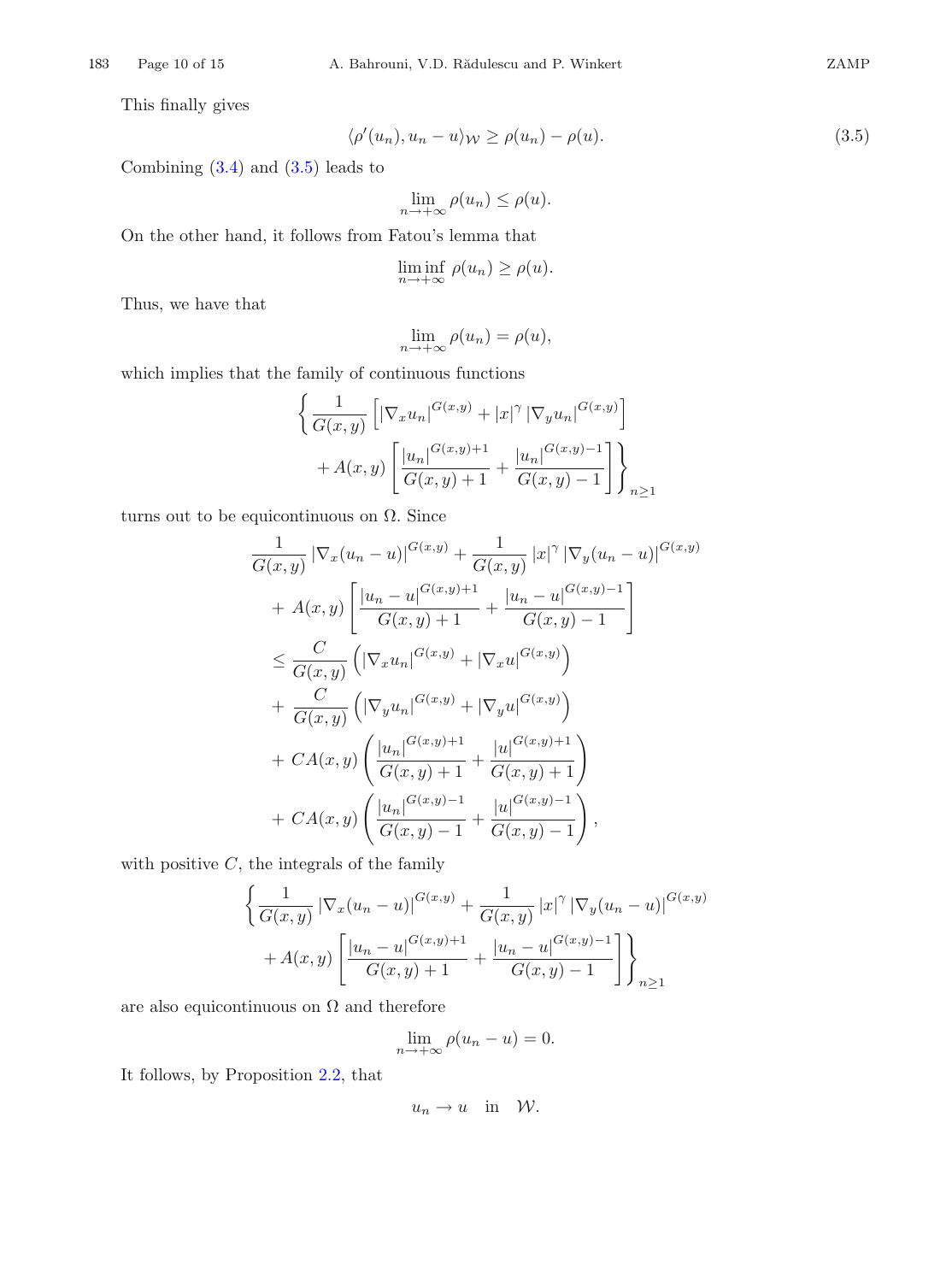$\Box$ 

(iii) By strict monotonicity,  $\rho'$  is an injection. On the other hand, using Lemma [3.3](#page-5-0) and the Minty– Browder theorem,  $\rho'$  is a surjection. Hence  $\rho'$  has an inverse mapping  $(\rho')^{-1} : \mathcal{W}^* \to \mathcal{W}$ . Therefore, in order to complete the proof of (iii), it suffices to prove that  $(\rho')^{-1}$  is continuous. If  $f_n, f \in$  $W^*, f_n \to f$ , letting  $u_n = (\rho')^{-1}(f_n), u = (\rho')^{-1}(f)$ , then  $\rho'(u_n) = f_n, \rho'(u) = f$ . Note that  $\{u_n\}_{n \geq 1}$ is bounded in W. Without loss of generality, we can assume that  $u_n \rightharpoonup u_0$  in W. We conclude from  $f_n \to f$  that

$$
\lim_{n \to +\infty} \langle \rho'(u_n) - \rho'(u_0), u_n - u_0 \rangle_{\mathcal{W}} = \lim_{n \to +\infty} \langle f_n - f, u_n - u_0 \rangle_{\mathcal{W}} = 0.
$$

Since  $\rho'$  is of type  $(S_+)$ , we know that  $u_n \to u_0$  in W and so  $u_n \to u$  in W.

**4. Existence of a solution**

We suppose the following hypotheses on the reaction term in  $(1.1)$ .

- (H)  $f: \Omega \times \mathbb{R} \times \mathbb{R}^N \to \mathbb{R}$  is a Carathéodory function with  $f((x, y), 0, 0) \neq 0$  for a. a.  $(x, y) \in \Omega$  such that the following holds:
	- (i) there exists  $a \in L^{\infty}(\Omega \times \mathbb{R}^{N})$  such that

$$
|f((x,y),s,\xi)| \le a((x,y),\xi) \left(1+|s|^{G^{-}-1}\right)
$$

for a. a. all  $(x, y) \in \Omega$ , for all  $s \in \mathbb{R}$  and for all  $\xi \in \mathbb{R}^N$ ;

(ii) there exists  $\vartheta \in (0, \lambda_1)$  such that

$$
\limsup_{s \to +\infty} \frac{f((x,y),s,\xi)}{s^{G^--1}} \le \vartheta \quad \text{uniformly for a. a. } (x,y) \in \Omega
$$

and for all  $\xi \in \mathbb{R}^N$  with  $\lambda_1$  given in Lemma [3.4.](#page-6-0)

We say that  $u \in \mathcal{W}$  is a weak solution of problem  $(1.1)$  if

$$
\int_{\Omega} \left[ |\nabla_x u|^{G(x,y)-2} \nabla_x u \nabla_x \varphi + |x|^{\gamma} |\nabla_y u|^{G(x,y)-2} \nabla_y u \nabla_y \varphi \right] dx dy
$$

$$
+ \int_{\Omega} A(x,y) |u|^{G(x,y)-3} (u^2 + 1) u \varphi dx dy
$$

$$
= \int_{\Omega} f((x,y), u, \nabla u) v dx dy.
$$

is satisfied for all  $\varphi \in \mathcal{W} \setminus \{0\}.$ 

<span id="page-10-0"></span>Now we are in the position to state our main existence result.

**Theorem 4.1.** *Suppose that conditions* (H)(i)*,* (ii) *are fulfilled. Moreover, assume that* G *is a function of class*  $C^1$  *and that*  $G(x, y) \in (2, N)$  *for all*  $(x, y) \in \Omega$ *. Furthermore, suppose that*  $s \in (1, G^-)$  *and*  $0 < \gamma < \frac{N(G^{-} - s)}{s}$ . Then problem [\(1.1\)](#page-0-0) admits at least one nontrivial weak solution.

*Proof.* Let  $N_f: \mathcal{W} \subseteq L^{G^- - 1} \to L^{(G^- - 1)'} \subseteq \mathcal{W}^*$  be the Nemytskij operator corresponding to the nonlinearity  $f: \Omega \times \mathbb{R} \times \mathbb{R}^N \to \mathbb{R}$  which is compact by Lemma [3.1.](#page-4-2) Now we define the operator  $I: \mathcal{W} \to \mathcal{W}^*$ by

$$
I(u) = \rho'(u) - N_f(u).
$$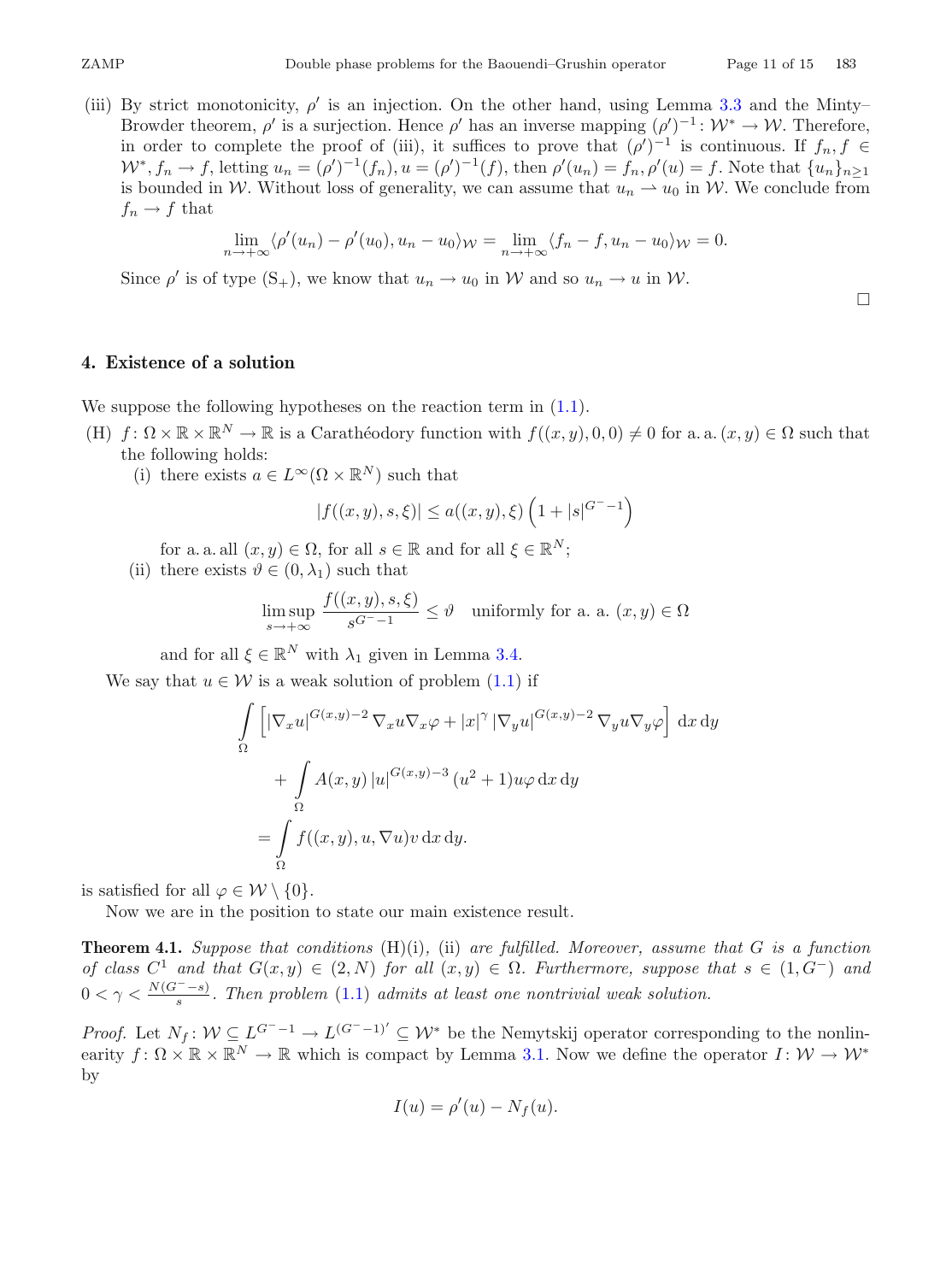Because of the growth condition H(i) and Lemma [3.5\(](#page-6-1)i) we know that  $I: W \to W^*$  maps bounded sets into bounded sets. Let us now prove that  $I$  is pseudomonotone in the sense of Definition [2.3.](#page-3-2) To this end, let  $\{u_n\}_{n\geq 1} \subseteq \mathcal{W}$  be a sequence such that

$$
u_n \rightharpoonup u
$$
 in W and  $\limsup_{n \to +\infty} \langle I(u_n), u_n - u \rangle_{\mathcal{W}} \leq 0.$  (4.1)

Recall that

$$
\langle I(u_n), u_n - u \rangle = \langle \rho'(u_n), u_n - u \rangle - \int_{\Omega} f((x, y), u_n, \nabla u_n)(u_n - u) \,dx \,dy. \tag{4.2}
$$

By Lemma [3.1](#page-4-2) we know that

<span id="page-11-1"></span><span id="page-11-0"></span>
$$
u_n \to u \quad \text{in } L^{G^- - 1}(\Omega)
$$

since  $G^- - 1 < G^-$ . Moreover, hypothesis H(i) implies that

$$
\{N_f(u_n)\}_{n\geq 1}\subseteq L^{(G^--1)'}(\Omega)
$$
 is bounded.

From these facts it is clear that

$$
\int_{\Omega} f((x, y), u_n, \nabla u_n)(u_n - u) \,dx \,dy \to 0 \quad \text{as } n \to +\infty.
$$
\n(4.3)

Therefore, passing to the limit in  $(4.2)$  and using  $(4.1)$  as well as  $(4.3)$  leads to

<span id="page-11-3"></span>
$$
\limsup_{n \to +\infty} \langle \rho'(u_n), u_n - u \rangle = \limsup_{n \to +\infty} \langle I(u_n), u_n - u \rangle \le 0.
$$
\n(4.4)

From Lemma [3.5](#page-6-1) we know that  $\rho'$  fulfills the  $(S_+)$ -property and so we conclude, in view of [\(4.1\)](#page-11-1) and [\(4.4\)](#page-11-3), that

<span id="page-11-4"></span><span id="page-11-2"></span>
$$
u_n \to u \quad \text{in } \mathcal{W}.
$$

Thus, because of the continuity of  $I: W \to W^*$ , we have  $I(u_n) \to I(u)$  in  $W^*$  which proves that I is pseudomonotone.

Next, we have to show that the operator  $I: W \to W^*$  is coercive, that is,

$$
\lim_{\|u\|_{\mathcal{W}}\to\infty}\frac{\langle I(u),u\rangle_{\mathcal{W}}}{\|u\|_{\mathcal{W}}}=\infty.
$$

Note that hypothesis (H)(ii) implies that for a given  $\varepsilon > 0$  there exists  $M = M(\varepsilon) > 1$  such that

$$
f(x, s, \xi)s \le (\vartheta + \varepsilon)s^{G^{-} - 1}
$$
\n(4.5)

for a. a.  $x \in \Omega$ , for all  $s \geq M$  and for all  $\xi \in \mathbb{R}^N$ .

Let  $u \in \mathcal{W}$  be such that  $||u|| > M > 1$ . Applying Lemma [3.3,](#page-5-0) [\(4.5\)](#page-11-4), Lemmas [3.4](#page-6-0) and [3.2\(](#page-4-3)iii) we get

$$
\langle I(u), u \rangle = \langle \rho'(u), u \rangle - \int_{\Omega} f((x, y), u, \nabla u)u \,dx \,dy
$$

$$
\geq \rho(u) - (\vartheta + \epsilon) \int_{\Omega} |u|^{G^{-} - 1} \,dx \,dy
$$

$$
= \rho(u) - (\vartheta + \epsilon) ||u||_{G^{-} - 1}^{G^{-} - 1}
$$

$$
\geq \left(1 - \frac{\vartheta + \epsilon}{\lambda_1}\right) \rho(u)
$$

$$
\geq \left(1 - \frac{\vartheta + \epsilon}{\lambda_1}\right) ||u||_{\mathcal{W}}^{G^{-} - 1}.
$$

Choosing  $\varepsilon \in (0, \lambda_1 - \vartheta)$  proves that  $I: W \to W^*$  is coercive.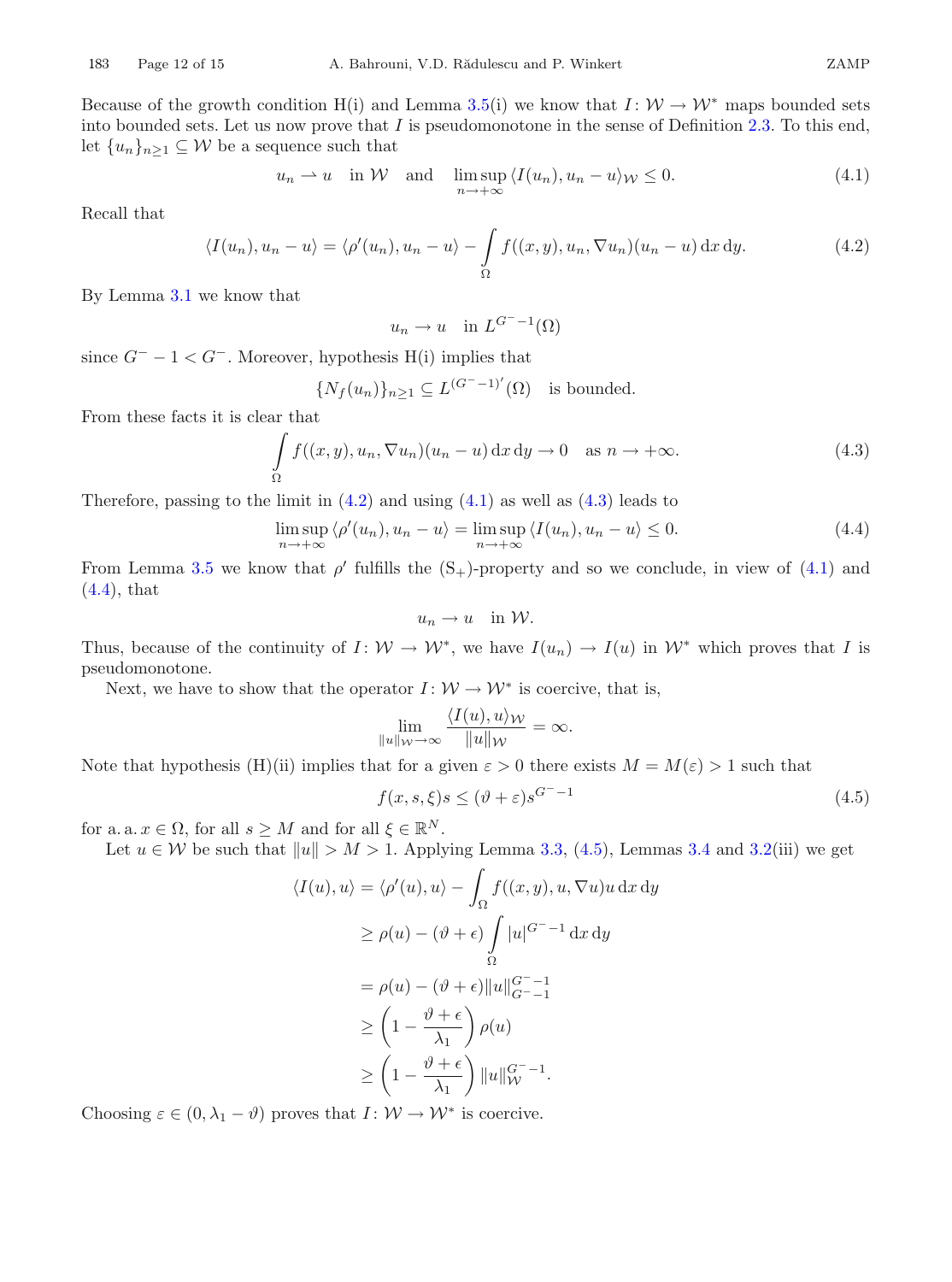To sum up, we have shown that the operator  $I: W \to W^*$  is bounded, pseudomonotone and coercive. Therefore, the main theorem on pseudomonotone operators, see Theorem [2.4,](#page-3-3) provides  $u \in \mathcal{W}$ ,  $u \neq 0$ (since  $f(x, 0, 0) \neq 0$ ), such that  $I(u) = 0$ . By the definition of *I*, the function u turns out to be a nontrivial weak solution of problem (1.1) which completes the proof. weak solution of problem  $(1.1)$  which completes the proof.

## **Concluding remarks, perspectives, and open problems**

(i) The mathematical analysis carried out in this paper considers the unbalanced energy

$$
\mathcal{W} \ni u \mapsto \int\limits_{\Omega} \frac{1}{G(x,y)} \left[ \left| \nabla_x(u) \right|^{G(x,y)} + |x|^{\gamma} \left| \nabla_y(u) \right|^{G(x,y)} \right] \,\mathrm{d}x \,\mathrm{d}y
$$

with the associated differential operator

$$
\Delta_{G(x,y)} u = \sum_{i=1}^n \left( |\nabla_x|^{G(x,y)-2} u_{x_i} \right)_{x_i} + |x|^\gamma \sum_{i=1}^m \left( |\nabla_y|^{G(x,y)-2} u_{y_i} \right)_{y_i}.
$$

It appears to be worth to further investigate patterns described by the variational integral

<span id="page-12-0"></span>
$$
\int_{\Omega} \left( |\nabla_x u|^{G(x,y)} + |x|^{\gamma} |\nabla_y u|^{G(x,y)} \right) \,\mathrm{d}z \tag{4.6}
$$

with corresponding anisotropic Baouendi–Grushin operator

$$
\operatorname{div}_x \left( G(x,y) \left| \nabla_x \right|^{G(x,y)-2} \nabla_x \right) + \operatorname{div}_y \left( G(x,y) \left| x \right|^\gamma \left| \nabla_y \right|^{G(x,y)-2} \nabla_y \right).
$$

- (ii) We remark that since both  $\rho$  and the energy functional defined in [\(4.6\)](#page-12-0) have a degenerate action on the set where the gradient vanishes, it is a natural question to study what happens if the integrand is modified in such a way that, if  $|\nabla u|$  is also small, there exists an imbalance between the two terms of every integrand.
- (iii) The compactness property established in Lemma [3.1](#page-4-2) plays a key role in the proof of several crucial properties such as: coercivity of  $\rho'$  (Lemma [3.3\)](#page-5-0), existence of a principal eigenvalue associated with the Rayleigh quotient (Lemma [3.4\)](#page-6-0), as well as in the proof of the main result established in Theorem [4.1.](#page-10-0) This compactness property is established in a *subcritical* setting, which corresponds to the hypothesis  $s < G^-$ , where s describes the growth of the right-hand side of problem [\(1.1\)](#page-0-0). In fact, Theorem [4.1](#page-10-0) remains true if s is replaced with a variable coefficient  $s(x)$ , provided that  $s^+ < G^-$ . We do not have any knowledge about the behaviour in the *almost critical* case that arises in the following situation: there exists  $x_0 \in \Omega$  such that  $s(x_0) = G^-$  and  $s(x) < G^-$  for all  $x \in \Omega \setminus \{x_0\}$ .
- (iv) It is worth noting that the study of nonlinear boundary value problems involving the magnetic Baouendi–Grushin operator [\[3\]](#page-13-23) are of real interest for mathematical physics patterns. This operator is

$$
G_{\mathcal{A}} := -(\nabla_G + i\beta \mathcal{A}_0)^2 \quad \text{for } -\frac{1}{2} \le \beta \le \frac{1}{2},
$$

where

$$
\mathcal{A}_0 = (\mathcal{A}_1, \mathcal{A}_2, \mathcal{A}_3, \mathcal{A}_4) = \left( -\frac{\partial_y d}{d}, \frac{\partial_x d}{d}, -2y \frac{\partial_t d}{d}, 2x \frac{\partial_t d}{d} \right),
$$
  

$$
\nabla_G = (\partial_x, \partial_y, 2x \partial_t, 2y \partial_t),
$$

with  $z = (x, y), |z| = \sqrt{x^2 + y^2}$ , and  $d(z, t) = (|z|^4 + t^2)^{1/4}$  is the Kaplan distance.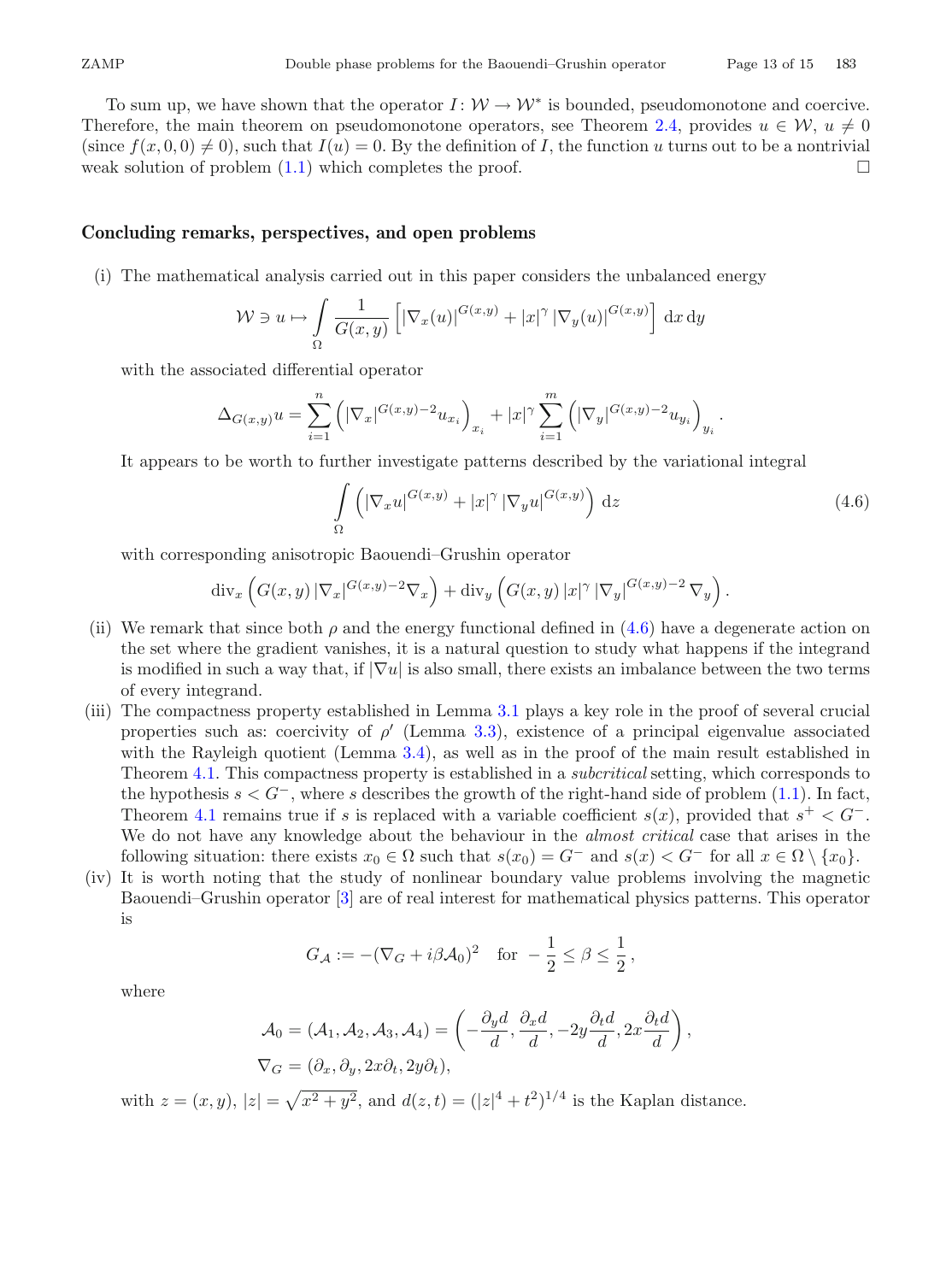**Open Access.** This article is licensed under a Creative Commons Attribution 4.0 International License, which permits use, sharing, adaptation, distribution and reproduction in any medium or format, as long as you give appropriate credit to the original author(s) and the source, provide a link to the Creative Commons licence, and indicate if changes were made. The images or other third party material in this article are included in the article's Creative Commons licence, unless indicated otherwise in a credit line to the material. If material is not included in the article's Creative Commons licence and your intended use is not permitted by statutory regulation or exceeds the permitted use, you will need to obtain permission directly from the copyright holder. To view a copy of this licence, visit [http://creativecommons.org/licenses/by/4.0/.](http://creativecommons.org/licenses/by/4.0/)

**Publisher's Note** Springer Nature remains neutral with regard to jurisdictional claims in published maps and institutional affiliations.

### <span id="page-13-0"></span>**References**

- <span id="page-13-13"></span>[1] Abdellaoui, B., Peral, I.: On quasilinear elliptic equations related to some Caffarelli–Kohn–Nirenberg inequalities. Commun. Pure Appl. Anal. **2**(4), 539–566 (2003)
- <span id="page-13-6"></span>[2] Adimurthi, A., Chaudhuri, N., Ramaswamy, M.: An improved Hardy–Sobolev inequality and its application. Proc. Am. Math. Soc. **130**(2), 489–505 (2002)
- <span id="page-13-23"></span>[3] Aermark, L., Laptev, A.: Hardy's inequality for the Grushin operator with a magnetic field of Aharanov–Bohm type. Algebra Anal. **23**(2), (2011), 1–8 (Russian); St. Petersb. Math. J. **23** (2012), no. 2, 203–208 (English translation)
- <span id="page-13-14"></span>[4] Bahrouni, A., Rădulescu, V.D., Repovš, D.D.: A weighted anisotropic variant of the Caffarelli–Kohn–Nirenberg inequality and applications. Nonlinearity **31**(4), 1516–1534 (2018)
- <span id="page-13-15"></span>[5] Bahrouni, A., Rădulescu, V.D., Repovš, D.D.: Double phase transonic flow problems with variable growth: nonlinear patterns and stationary waves. Nonlinearity **32**(7), 2481–2495 (2019)
- <span id="page-13-17"></span>[6] Bahrouni, A., Repovš, D.D.: Existence and nonexistence of solutions for  $p(x)$ -curl systems arising in electromagnetism. Complex Var. Elliptic Equ. **63**(2), 292–301 (2018)
- <span id="page-13-1"></span>[7] Baouendi, M.S.: Sur une classe d'opérateurs elliptiques dégénérés. Bull. Soc. Math. France 95, 45–87 (1967)
- <span id="page-13-7"></span>[8] Baroni, P., Colombo, M., Mingione, G.: Nonautonomous functionals, borderline cases and related function classes. Algebra Anal. **27**(3), 6–50 (2015)
- <span id="page-13-10"></span>[9] Beck, L., Mingione, G.: Lipschitz bounds and non-uniform ellipticity. Commun. Pure Appl. Math. **73**(5), 944–1034 (2020)
- <span id="page-13-12"></span>[10] Caffarelli, L., Kohn, R., Nirenberg, L.: First order interpolation inequalities with weights. Compos. Math. **53**(3), 259–275 (1984)
- <span id="page-13-16"></span>[11] Catrina, F., Wang, Z.-Q.: On the Caffarelli–Kohn–Nirenberg inequalities: sharp constants, existence (and nonexistence), and symmetry of extremal functions. Commun. Pure Appl. Math. **54**(2), 229–258 (2001)
- <span id="page-13-8"></span>[12] Colasuonno, F., Pucci, P.: Multiplicity of solutions for *p*(*x*)-polyharmonic elliptic Kirchhoff equations. Nonlinear Anal. **74**(17), 5962–5974 (2011)
- <span id="page-13-9"></span>[13] Colombo, M., Mingione, G.: Bounded minimisers of double phase variational integrals. Arch. Ration. Mech. Anal. **218**(1), 219–273 (2015)
- <span id="page-13-22"></span>[14] Filippucci, R., Pucci, P., Rădulescu, V.D.: Existence and non-existence results for quasilinear elliptic exterior problems with nonlinear boundary conditions. Commun. Part. Differ. Equ. **33**, 706–717 (2008)
- <span id="page-13-3"></span>[15] Franchi, B., Tesi, M.C.: A finite element approximation for a class of degenerate elliptic equations. Math. Comput. **69**, 41–63 (1999)
- <span id="page-13-20"></span>[16] Gasiński, L., Papageorgiou, N.S.: Nonlinear Analysis. Chapman & Hall/CRC, Boca Raton (2006)
- <span id="page-13-2"></span>[17] Grushin, V.V.: On a class of hypoelliptic operators. Math. USSR-SB **12**, 458–476 (1970)
- <span id="page-13-18"></span>[18] Hájek, P., Santalucía, V.M., Vanderwerff, J., Zizler, V.: Biorthogonal Systems in Banach Spaces. Springer, New York (2008)
- <span id="page-13-21"></span>[19] Lindqvist, P.: Notes on the *p*-Laplace Equation, Report. University of Jyväskylä Department of Mathematics and Statistics, vol. 102. University of Jyväskylä, Jyväskylä (2006)
- <span id="page-13-4"></span>[20] Morawetz, C.: On the non-existence of continuous transonic flows past profiles. I. Commun. Pure Appl. Math. **9**, 45–68 (1956)
- [21] Morawetz, C.: On the non-existence of continuous transonic flows past profiles. II. Commun. Pure Appl. Math. **10**, 107–131 (1957)
- <span id="page-13-5"></span>[22] Morawetz, C.: On the non-existence of continuous transonic flows past profiles. III. Commun. Pure Appl. Math. **11**, 129–144 (1958)
- <span id="page-13-19"></span>[23] Musielak, J.: Orlicz Spaces and Modular Spaces. Springer, Berlin (1983)
- <span id="page-13-11"></span>[24] Papageorgiou, N.S., Rădulescu, V.D., Repovš, D.D.: Double-phase problems with reaction of arbitrary growth. Z. Angew. Math. Phys. **69**(4), 108 (2018)